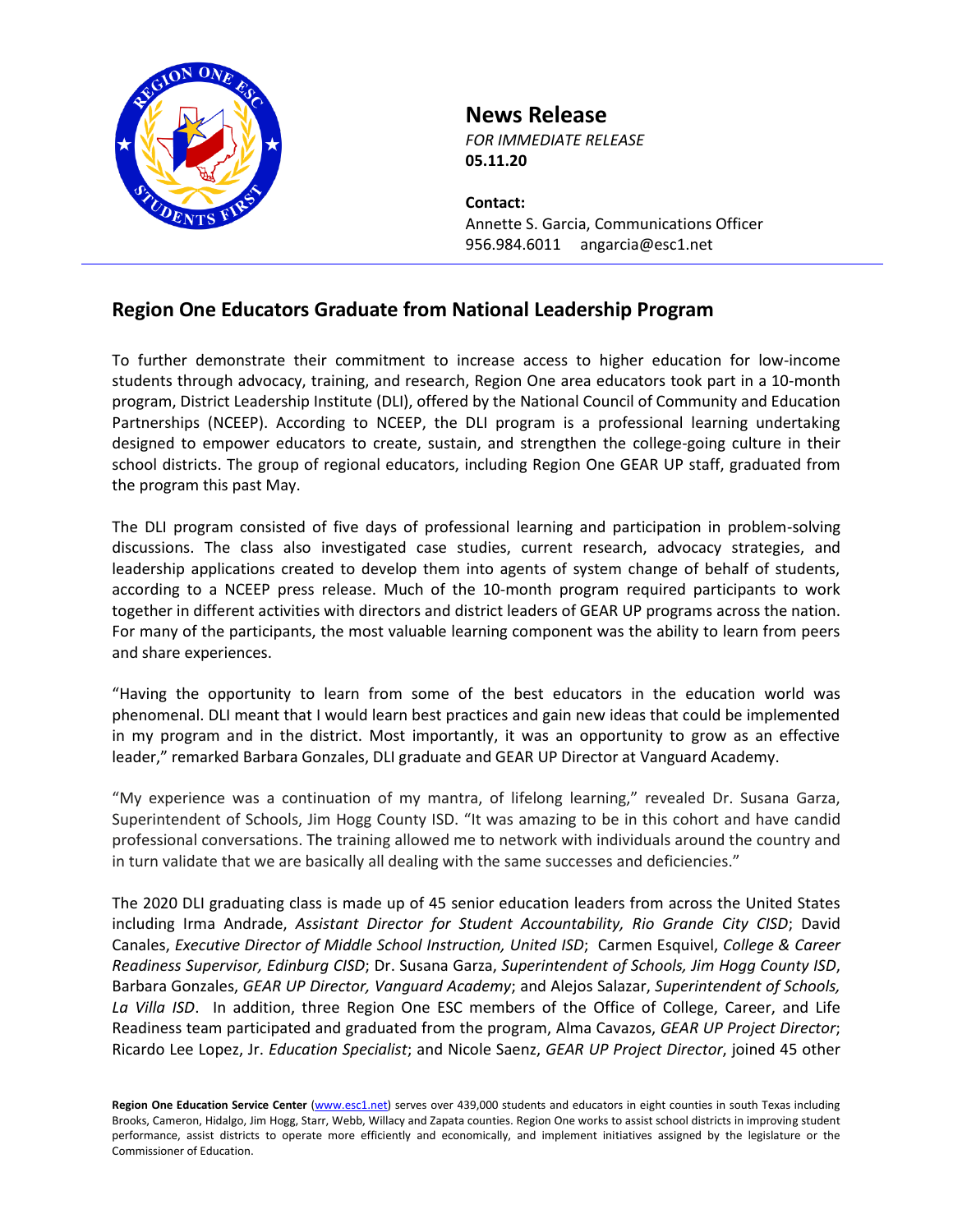graduates from across the United States. All of the program graduates are affiliated in some capacity within their own school districts.

"Many times, we learn from the same people over and over, not realizing there are multiple truths out in the world, but for us to see the difference, we must venture out of our comfort zone and experience the world. Consequently, this DLI experience allowed me to listen and learn from others who have different truths," offered David Canales, DLI graduate and Executive Director of Middle School Instruction, United ISD.

"We are extremely proud of these educators who challenged themselves during this arduous 10-month learning program," shared Melissa Lopez, Administrator, Region One ESC Office of College, Career, and Life Readiness. "The completion of this program demonstrates not only a commitment to students, but to a desire to build capacity within themselves as effective leaders and educators, and a willingness to share their knowledge with their peers and colleagues. Their graduation is truly a celebration for all!"